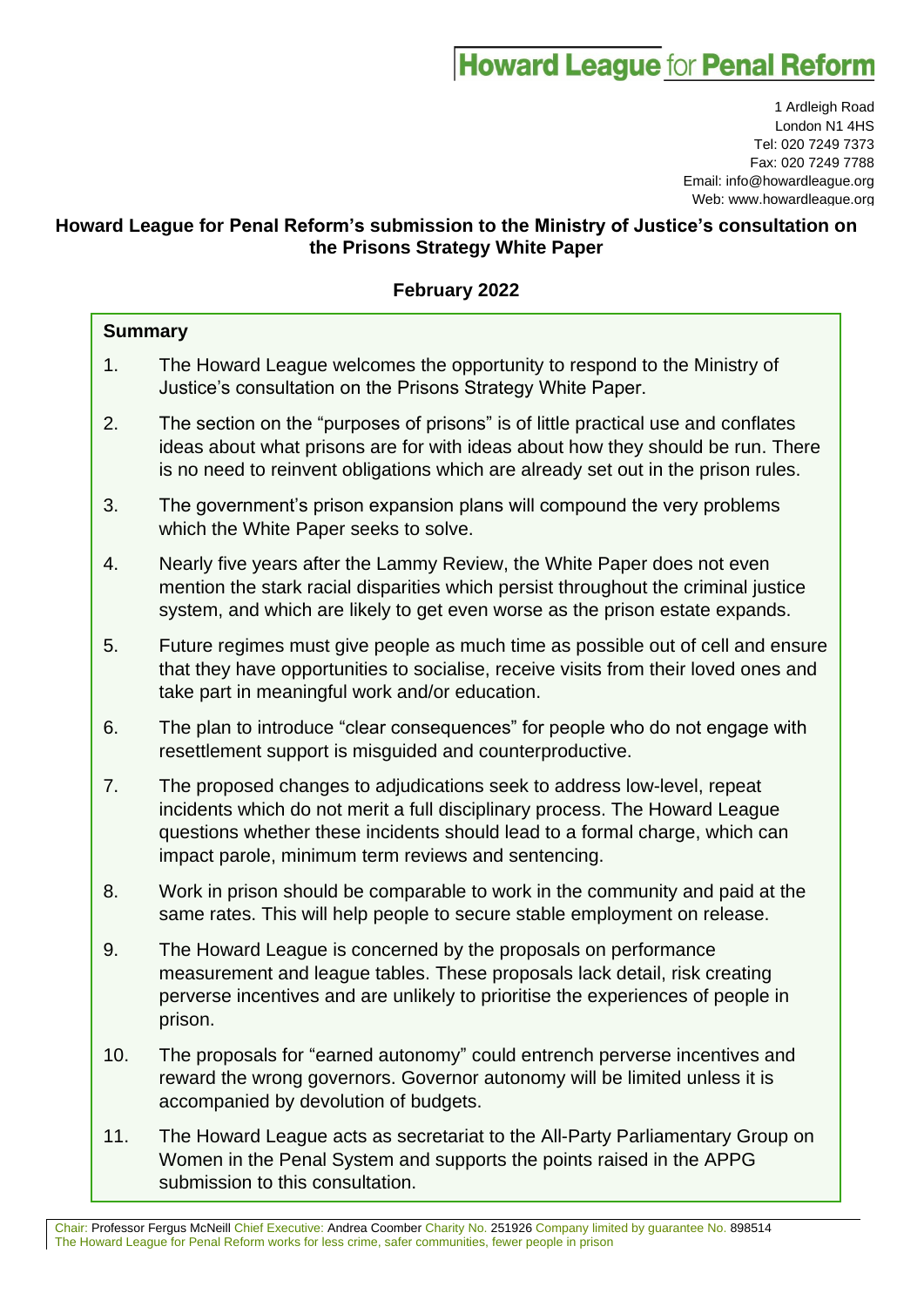# **1. About the Howard League for Penal Reform and summary of response**

- 1.1 Founded in 1866, the Howard League is the oldest penal reform charity in the world. The Howard League has some 13,000 members, including prisoners and their families, lawyers, criminal justice professionals and academics. The Howard League has consultative status with the United Nations and the Council of Europe. It is an independent charity and accepts no grant funding from the UK government.
- 1.2 The Howard League works for less crime, safer communities and fewer people in prison. We achieve these objectives through conducting and commissioning research and investigations aimed at revealing underlying problems and discovering new solutions to issues of public concern. The Howard League's objectives and principles underlie and inform the charity's parliamentary work, research, legal and participation work as well as its projects.
- 1.3 The Howard League has drawn on its legal and policy work in responding to this consultation.
- 1.4 The Howard League acts as secretariat to the All-Party Parliamentary Group on Women in the Penal System and endorses the APPG's response to this consultation. The Howard League also runs the Commission on Crime and Problem Gambling, which has commissioned extensive research to explore the relationship between crime and gambling harms. <sup>1</sup> Dr Lauren Smith's response to this consultation draws on her ongoing research for the Commission (Smith, forthcoming).
- 1.5 The proposals in the White Paper seek to resolve longstanding problems in the prison estate. Yet they are part of an overarching vision which will imprison more people for longer periods of time, storing up additional problems and piling more pressure on an already strained system. After two years of near-constant lockdown in prisons, the priority must be increasing time out of cell and giving people opportunities to socialise, learn, take part in fairly compensated work and maintain their family ties.
- 1.6 The Howard League would welcome the opportunity to provide further information about any of the points below.

# **2. The section on the "purposes of prison" is of little practical use**

- 2.1 If the Ministry of Justice wishes to set down in writing what prisons are for, this explanation should help prison governors and staff to understand how their day-to-day work fits into the bigger picture of what they are trying to achieve. It should also help people who are detained in prisons to understand why they are there, what they are entitled to and what is expected of them. This is important both on a practical level and for the sake of legitimacy.
- 2.2 The overview of the "purposes of prison" in the White Paper would be of little practical use to a prison governor or someone who has been sent to prison. The range of purposes are vague, conflating the potential purposes of prison (protecting the public, tackling the underlying causes of offending to prevent future victims of crime, promoting

<sup>1</sup> For more information about the Commission, see [https://howardleague.org/commission-on-crime-and-problem](https://howardleague.org/commission-on-crime-and-problem-gambling/)[gambling/](https://howardleague.org/commission-on-crime-and-problem-gambling/)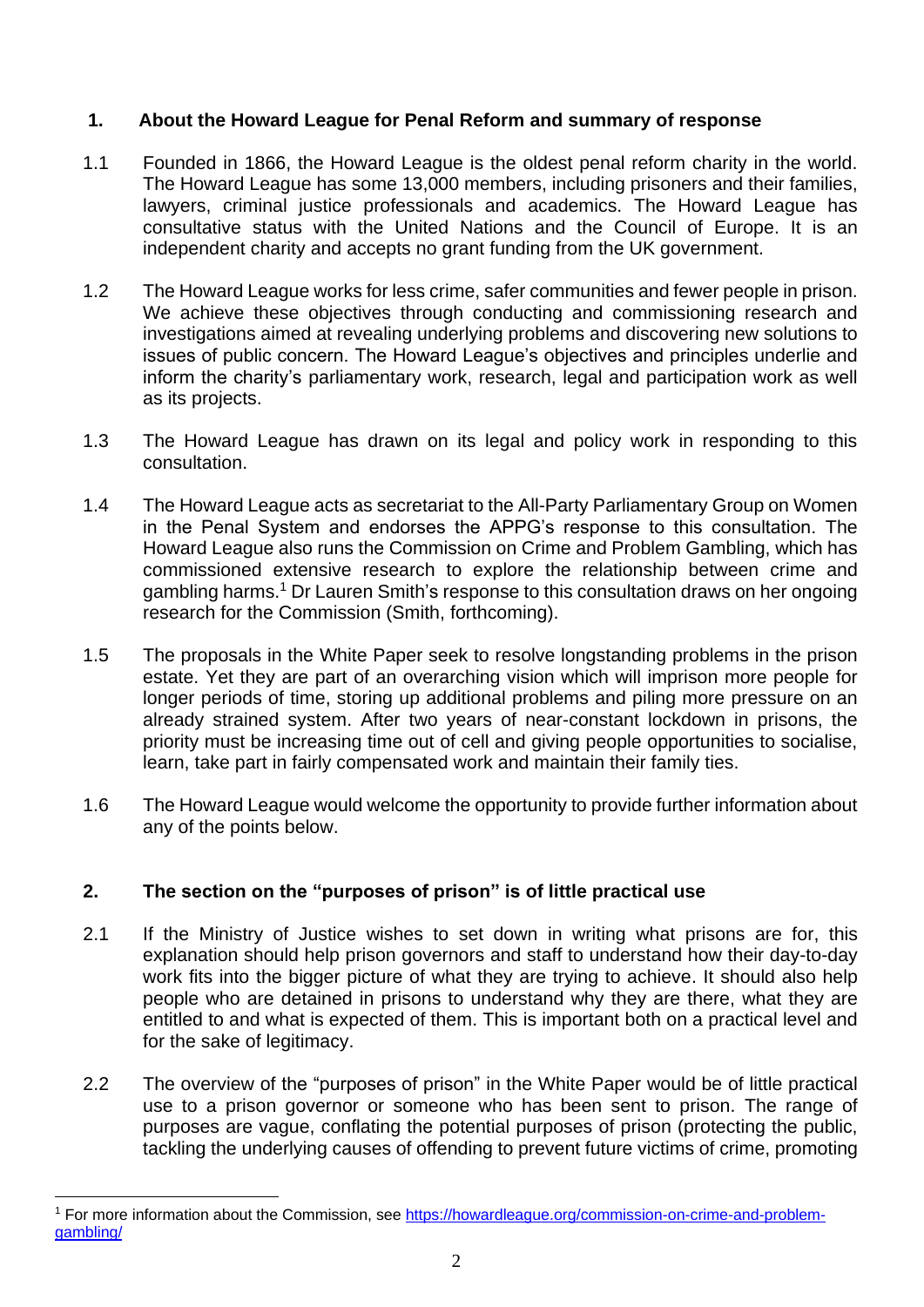reform and rehabilitation to reduce reoffending) with how prisons are run (ensuring good order and discipline).

- 2.3 The White Paper fails to acknowledge the existing and comprehensive set of statutory obligations under the Prison and Young Offender Institution Rules. For example, the purpose of prisons and YOIs is already set out in legislation: the White Paper cannot and should not attempt to redefine it in a vacuum. The Prison Rules provide that the *"purpose of the training and treatment of convicted prisoners shall be to encourage and assist them to lead a good and useful life"* (Prison Rules 1999, Rule 3). The YOI Rules provide that the *"aim of a young offender institution shall be to help offenders to prepare for their return to the community"*, which YOIs must achieve by providing a programme of activities, fostering links with the outside community, and co-operating with the services responsible for a child's supervision on release (Young Offender Institution Rules 2000, Rule 3).
- 2.4 The Howard League is concerned by the inclusion of *"good order and discipline"* as a purpose of prison. Firstly, the way a prison is run is not in itself a purpose. Secondly, good order and discipline is often interpreted in harmful and counterproductive ways. Howard League lawyers find that good order and discipline is cited as a justification for the unnecessary use of segregation or force, including restraints of young people whose behaviour is passive and who do not present any risk. During the pandemic, the Howard League has also been troubled by the simplistic narrative that prisons are more orderly when people are kept in conditions amounting to solitary confinement, and that restricted regimes are therefore a good thing for maintaining order.
- 2.5 A focus on good order and discipline must not erode the rights of people in prison. It should not be presented in isolation and must instead be considered within the context of the prison rules and guidance, including the safeguards and emphasis on persuasion and de-escalation set out in the Prison Service Order on use of force (PSO 1600).

#### **3. Prison expansion will compound the problems which the White Paper seeks to solve**

- 3.1 The proposals in the White Paper are part of an overarching vision which involves the creation of 20,000 new prison places over the next three years, followed by a longerterm programme of prison expansion. The funding for measures which could help people in prison is miniscule compared to the £3.5 billion devoted to expanding the estate. Yet prison itself either creates or exacerbates many of the problems which the White Paper seeks to solve.
- 3.2 By 2026, the prison population is projected to increase to nearly 100,000 (Ministry of Justice, 2021a). This predicted increase reflects decisions about sentencing and policing rather than a real rise in (non-fraud) crime (Office for National Statistics, 2021). Changes to sentencing policy will mean that more people are sent to prison and that people are kept there for longer, while the recruitment of an additional 20,000 police officers is expected to increase the number of people who are brought into the criminal justice system overall.
- 3.3 The White Paper hopes to improve both the experience of imprisonment and the outcomes of prison leavers. Under the proposals, staff will focus on identifying and addressing the problems faced by people in prison from day one. Prison regimes will promote hope and engagement, while staff will have strong relationships with those in their care and will understand their needs and histories. Prison leavers will gain skills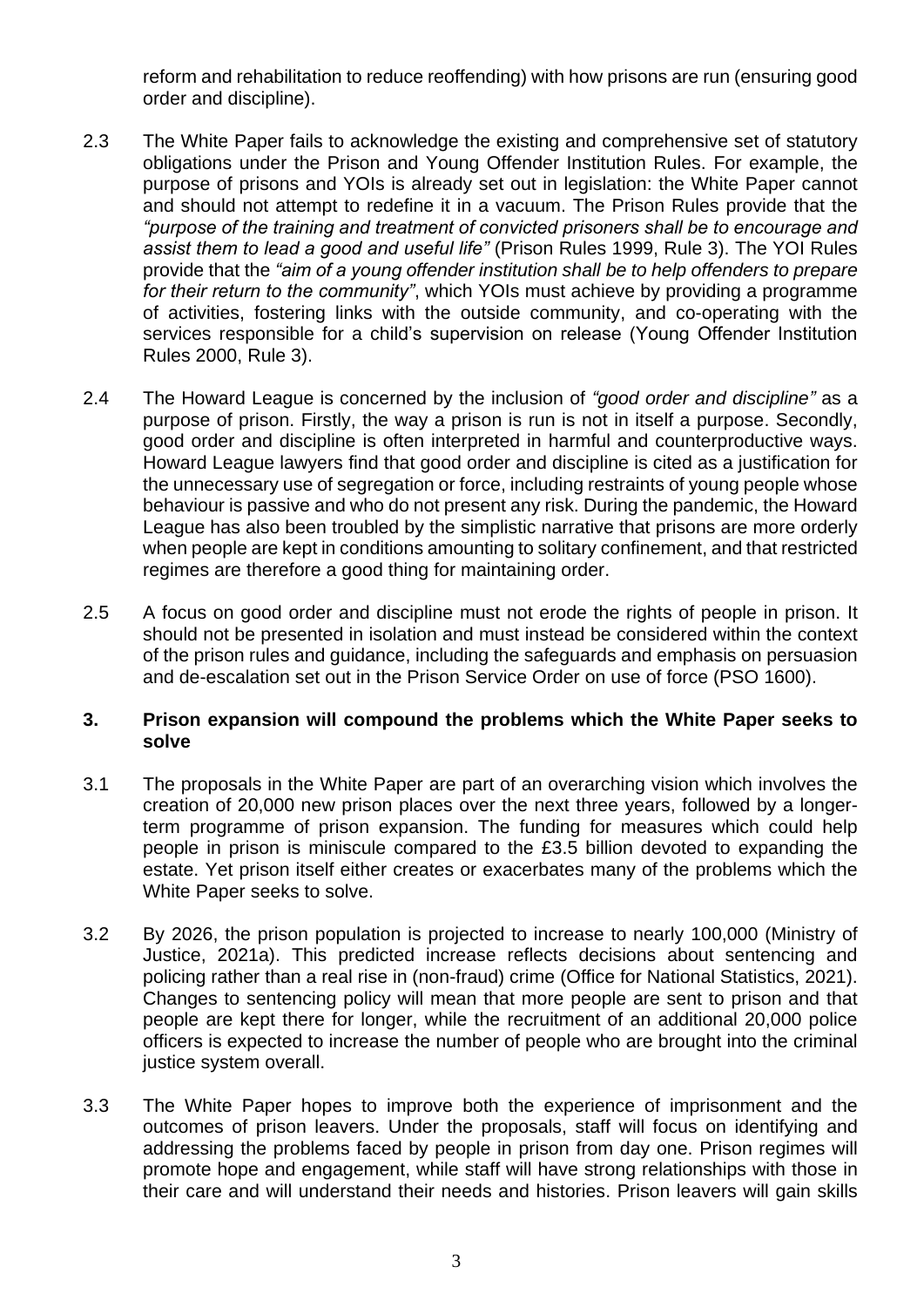and work experience in prison and will be able to secure stable employment on release, bringing down reoffending rates.

- 3.4 These proposals reflect deep-seated problems in the prison estate. Unmet needs routinely go unrecognised, regimes are severely restricted, too few people can take part in real work or progress in education and many prison leavers are effectively set up to fail. Many staff are demoralised, and many have only worked in prisons under the restricted Covid regimes.
- 3.5 Recent inspection reports underline the distance between the current state of prisons and the proposals in the White Paper. In August 2021, inspectors issued an urgent notification for HMP Chelmsford after finding that:

*A dominant staff culture, which we describe as negative and damaging, led to the failure to support or promote safety, decency or rehabilitation among prisoners. Too many staff were dismissive in their dealings with prisoners or evidenced only limited empathy for those for whom they were responsible. A lack of accountability and management oversight of staff enabled poor practice to go unchallenged and in our staff survey, too few felt that managers set high standards of behaviour.*

Forty-four per cent of staff reported that they had witnessed colleagues treating prisoners inappropriately, while almost half of the prisoners who responded to the inspectorate's survey reported that they had been victimised by staff. Resettlement support was also deeply inadequate. Seventy per cent of those who expected to be released in the following three months needed support with employment, but only 14 per cent were getting this; 61 per cent needed support with housing, but only five per cent were getting it (HM Inspectorate of Prisons, 2021a).

- 3.6 Similarly, at HMP Styal, inspectors found that *"so prevalent was the churn of women coming and going from the prison that there were shelves in reception holding the belongings of women who expected to return to prison almost immediately after release"*. Far from the in-depth understanding envisioned by the White Paper, inspectors observed that some staff showed little empathy for the women in their care and gave dismissive responses to basic requests (HM Inspectorate of Prisons, 2022).
- 3.7 Through its legal work, the Howard League has heard troubling examples of a lack of empathy and support in other prisons. In a letter to the Howard League, one young woman vividly described how staff in the prison she was in bullied and mocked the women and refused to challenge racial slurs. She told us that: *"I have spoken to officers who genuinely want to help the prisoners, about my time here and what happens behind these walls and even though they try to help us they get no justice. Instead I have been told that they themselves get called liars when raising issues for the prisoners."*
- 3.8 There have been serious failures in youth custody during the past year. Urgent notifications were issued for both Rainsbrook and Oakhill secure training centres, on the grounds that they could not keep children safe (Ofsted, 2021a; Ofsted, 2021b). In July, the Independent Monitoring Board for Werrington YOI escalated concerns about the safety of children in the prison to the Executive Director of the Youth Custody Service and the Director General for Prisons (Independent Monitoring Boards, 2022).
- 3.9 If prisons cannot effectively support even their current populations, which have been artificially lowered by court backlogs, the prospects for a prison estate which holds 20,000 more people are extremely bleak. Prison expansion will inevitably increase the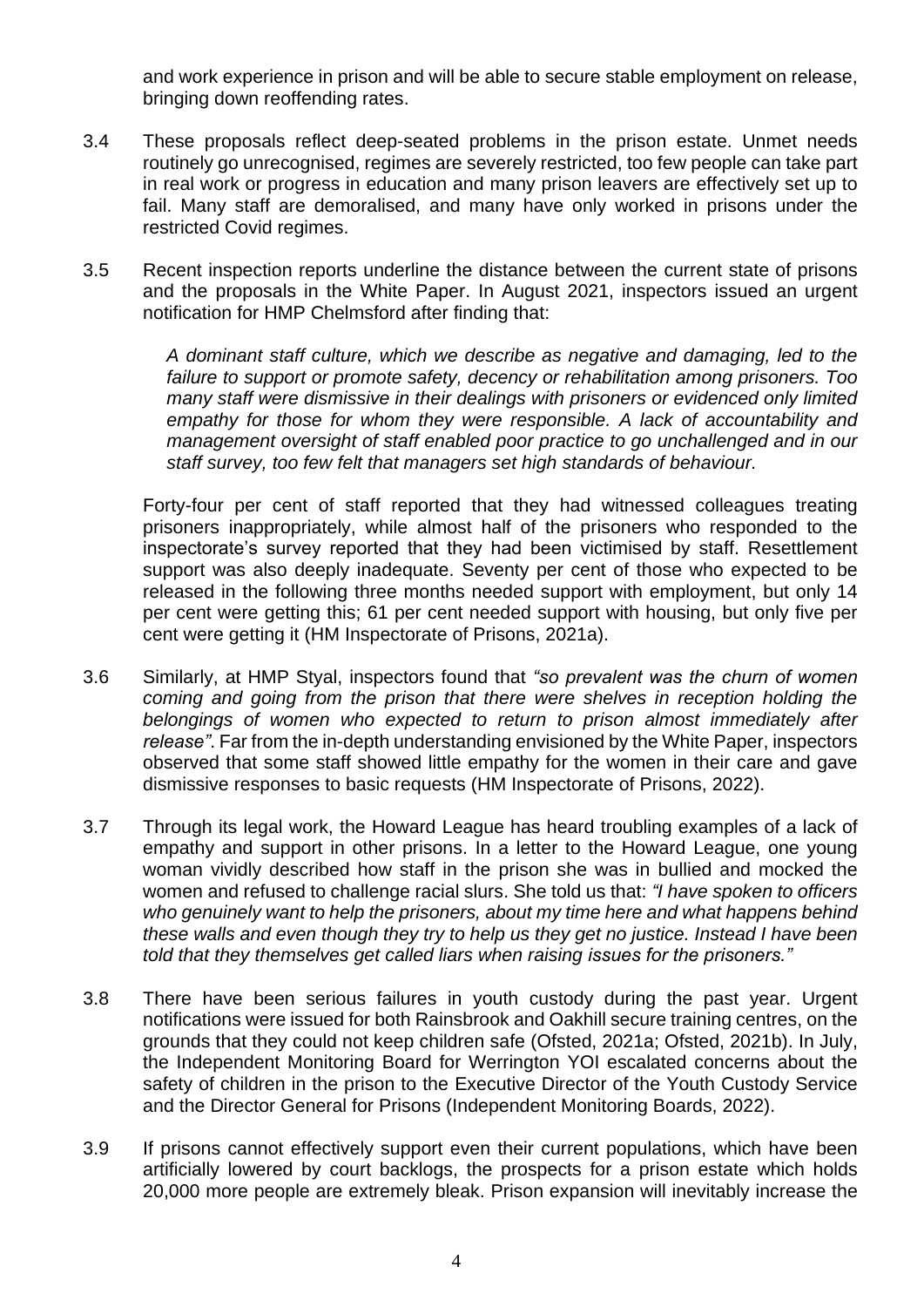damage done by imprisonment and will undermine the other, potentially positive proposals in the White Paper.

## **4. The White Paper does not address the stark racial disparities which persist throughout the criminal justice system**

- 4.1 It is now nearly five years since the publication of the Lammy Review, and since the government's promise that it would "Explain or Change" racial disparities in the criminal justice system (Ministry of Justice, 2017). Yet the White Paper does not even recognise stark inequalities in the use and experience of imprisonment, far from proposing measures to address discrimination.
- 4.2 Though only around three per cent of the general population is Black, Black people make up 13 per cent of the prison population (Ministry of Justice, 2022a). In the youth secure estate, most children are from racially minoritised backgrounds and 29 per cent are Black (Ministry of Justice, 2022b). In the absence of sustained work to address discrimination in policing and sentencing, the recruitment of more police officers and the expansion of the prison estate will make the system still more unequal.
- 4.3 Within prisons, racially minoritised people report significantly worse treatment (HM Inspectorate of Prisons, 2020a; Ministry of Justice, 2022). In August 2021, inspectors at HMP Erlestoke found that *"on every residential unit, we were overwhelmed by black and Asian prisoners complaining about inequitable, racist or discriminatory treatment, describing specific incidents they had experienced"* (HM Inspectorate of Prisons, 2021b: 43). The White Paper offers no measures to address racism in prison, even though its vision of constructive staff-prisoner relationships cannot be achieved for as long as racially minoritised people in prison continue to experience unjust treatment.

## **5. Future regimes must give people as much time as possible out of cell**

- 5.1 For much of the past two years, tens of thousands of people in prison have been trapped in their cells for up to 23 hours a day. Visits, education, release on temporary licence, work and sentence progression have all been disrupted. Court backlogs have increased the number of people who are held in custody on remand for extremely long periods of time, including children who are being tried alongside adult defendants. One young person supported by the Howard League was held in prison on remand for a year and five months before receiving a community order. He turned 18 towards the end of this time and was transferred to the adult estate, where he spent more than 23 hours a day in his cell (Howard League, 2021).
- 5.2 Since the emergence of the Omicron variant towards the end of 2021, gradual improvements in prison regimes have been reversed. As the Ministry of Justice does not publish information about which stage of the National Framework for Prisons and Services each prison is in, it is impossible to assess which restrictions are theoretically in place across the estate. However, young people on the Howard League's advice line report that regimes are significantly restricted due to Covid-related staff absences.
- 5.3 A thematic review by HM Inspectorate of Prisons found that by autumn 2020, when restrictions had eased elsewhere but not in prisons, people in prison felt that they were being locked down as a punishment rather than an infection control measure. Inspectors felt that the *"most disturbing effect of the restrictions was the decline in prisoners' emotional, psychological and physical well-being"* (HM Inspectorate of Prisons, 2021c). Since then, successive reports have described the impact of a growing divide between restrictions in custody and those in the community – including frustration, violence and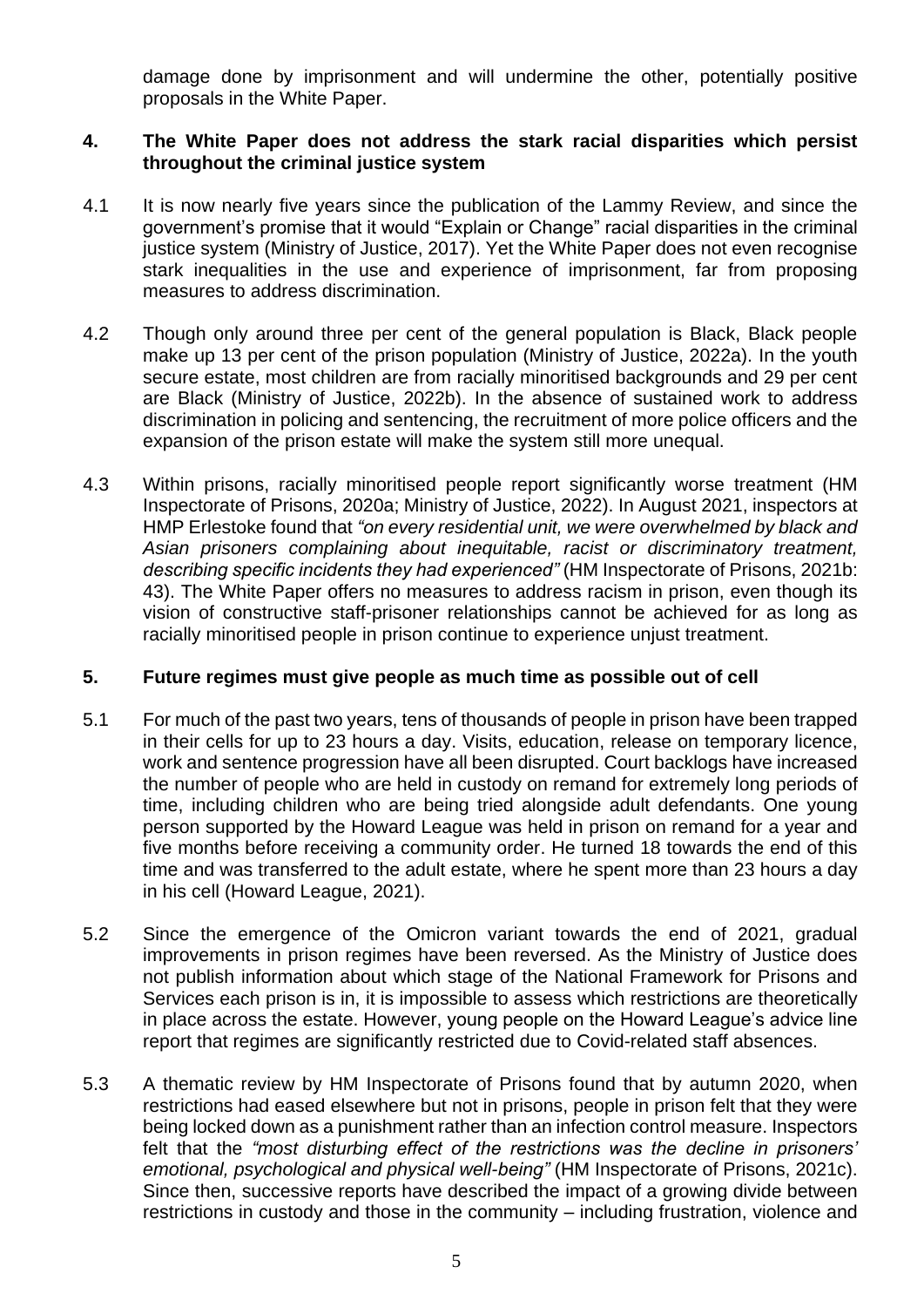mental ill-health (Independent Monitoring Boards, 2021; HM Inspectorate of Prisons, 2021a; HM Inspectorate of Prisons, 2021b; HM Inspectorate of Prisons, 2022).

- 5.4 The White Paper risks drawing simplistic lessons about the impact of Covid and how this should inform the design of future regimes. It suggests that the pandemic has shown that mass, unstructured association leads to violence and bullying, and that Governors may wish to replace it with structured and small-group activity. Yet regimes were often pared down because of staff shortages even before the pandemic. Regime designs which could only work with a significant increase in staff will lead to people being locked up for even longer.
- 5.5 If socialising is only permitted in small groups in future prison regimes, staff absences and low retention rates are likely to frequently prevent people from spending time out of cell. Socialising should instead be a basic entitlement for people in prison, with prisons offering small group options if they have enough staff for this. As the Chief Inspector of Prisons has pointed out, time dedicated to socialising is especially important for the growing number of people who are on very long prison sentences, and who cannot realistically spend their entire time preparing for release (Inside Time Reports, 2022).
- 5.6 The Howard League understands that the Ministry of Justice has commissioned a *"lessons learned"* exercise about the ongoing impact of restricted regimes, to inform plans for future regime design. This is positive and should be published for greater scrutiny.
- 5.7 However, regime design must also consider the long-term impact of conditions amounting to solitary confinement, which cannot yet be captured in rapid research. People who have spent time in prison under the restricted regimes must be supported to readjust to a full regime and to prepare for release. In a recent qualitative study, interviewees who had spent time in separation in Israeli prisons explained that they had experienced long-term mental distress afterwards and struggled to adjust to social life. Paradoxically, those who had been released found themselves now avoiding social interactions and open spaces because they felt alienated and/or unable to cope (Tayer et al, 2021).
- 5.8 The priority must be giving people as much time as possible out of cell and ensuring that they have opportunities to socialise, work, learn and maintain social and family ties. In designing future regimes, Governors should be encouraged to consider whether a regime will narrow the distance between people in prison and the outside world and effectively prepare people to re-integrate into the community, as well as how people in prison make sense of the regime and whether it feels fair and legitimate to them.

#### **6. Non-engagement should be met with understanding and support, not punishment**

- 6.1 The White Paper suggests that the new resettlement passports will establish a *"compact between the prison leaver and wider society"*. People leaving prison will be required to take personal responsibility for engaging with rehabilitative and resettlement support, with *"clear consequences if they fail to comply"*. The consultation asks which consequences should be in place for people who do not comply with new conditions and expectations.
- 6.2 Engagement is a mutual process and should not be seen as the responsibility of prison leavers. For example, the Target Operating Model for the reunified National Probation Service emphasises that – according to the evidence base on effective practice –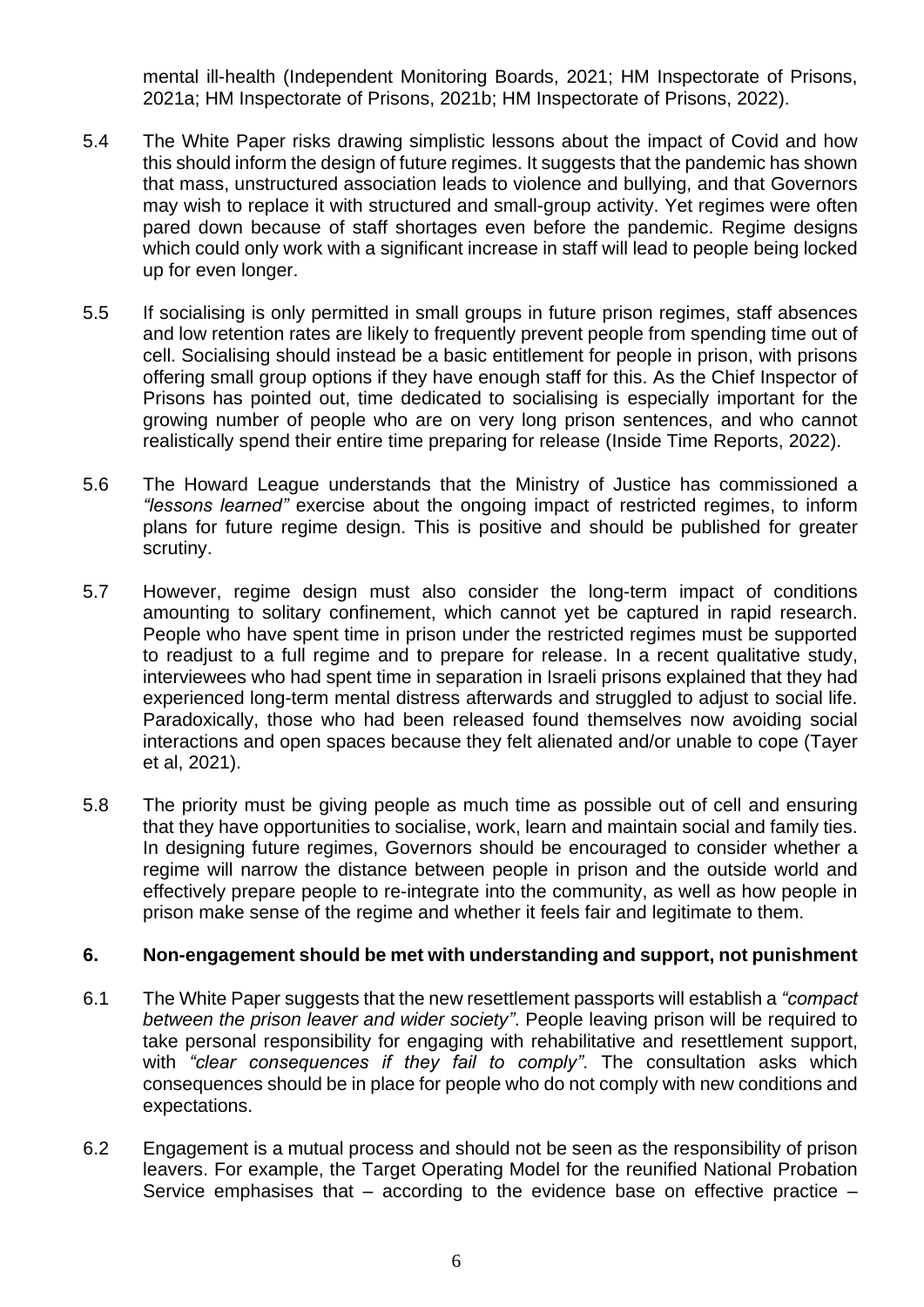engagement depends on staff skills in motivating people and creating strong relationships (Her Majesty's Prison and Probation Service, 2021: 172).

- 6.3 The sample resettlement passport includes participation in training and support with housing, benefits payments, primary care, substance misuse, behavioural addiction and mental ill-health. Penalising prison leavers for non-engagement with these services would be misguided and counterproductive.
- 6.4 When someone does not engage with services which seek to meet their needs, the priority must be finding out why they are unwilling or unable to take part. Nonengagement may be a sign that services are failing to meet someone's needs or to recognise the underlying causes of their behaviour: mistrust can be a rational response to histories of trauma, adversity, and past poor treatment by professionals (O'Meara, 2020; Revolving Doors Agency, 2017).
- 6.5 People who have experienced the restricted Covid regimes are likely to find the transition from custody to the community especially challenging. The impact of Covid must be factored into any new expectations or conditions.

#### **7. Low-level incidents should be diverted from the formal adjudication system**

- 7.1 The White Paper proposes a new adjudication process to address minor but repeated rule-breaking. People who intend to plead guilty will be able to enter an early plea and bypass the adjudication hearing, instead moving straight to punishment. The White Paper also proposes *"rehabilitative sanctions"* such as repairing a damaged cell.
- 7.2 Charges for breaking prison rules have implications far beyond the adjudication process. They are considered at parole hearings, minimum term reviews and (for those on remand) sentencing. Given this context, minor behavioural incidents should not lead to a charge and should be dealt with outside the formal adjudication process.
- 7.3 If fast-track adjudications are introduced, the decision to put in an early guilty plea must be made on a truly informed basis. People who have been charged with rule-breaking must not be pressured into pleading guilty and must be given the opportunity to opt for due process and to seek legal advice.
- 7.4 The Ministry of Justice should think carefully before creating new incentives to plead guilty, especially incentives which will apply to children. Research on child guilty pleas has shown that children are more vulnerable to pressure to plead guilty, can be swayed by small, superficial incentives, and consider a range of factors to be more important than whether they are in fact guilty. For example, children rate the desire to get a trial over with as more important than factual guilt (Helm, 2021).
- 7.5 In its legal service for young people aged 21 and under, the Howard League provides advice on governor's adjudications and helps young people to appeal unlawful outcomes. The Howard League's legal work suggests that at present, adjudications do not uphold due process and young people's arguments are not fairly heard.
- 7.6 For example, in one recent case, the Howard League supported a child whose defence was completely ignored at his adjudication hearing. At the hearing, the child explained that he had been charged with fighting but had acted in self-defence: he had been physically prevented from walking away and had no option other than using force. Though an advocate present at the hearing confirmed that he had put forward this defence, it was ignored by the adjudicating governor and later denied by the Prisoner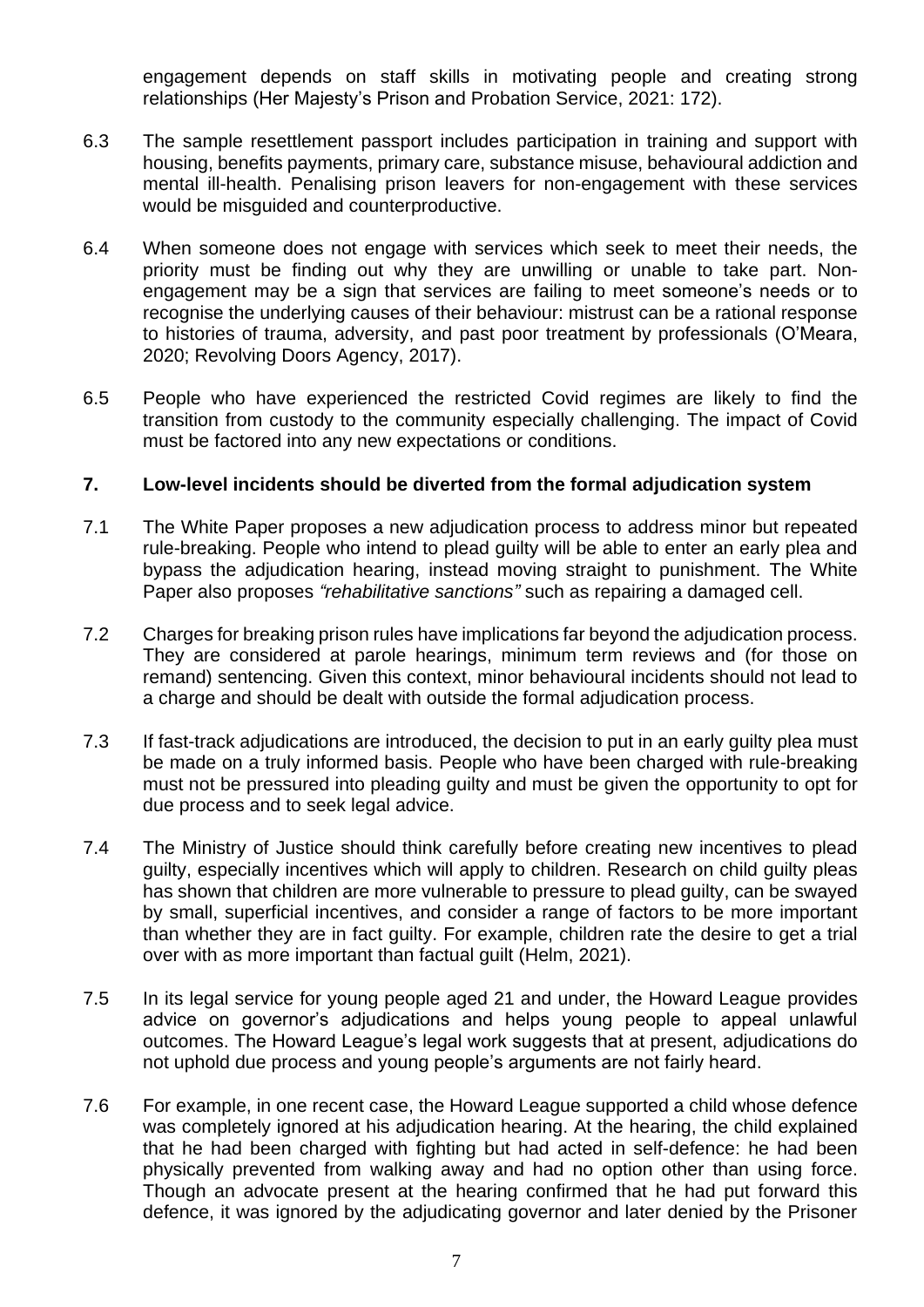Casework Unit. The Howard League escalated the case to the Prison and Probation Ombudsman, which confirmed that the child's defence had not been considered and quashed the adjudication.

- 7.7 During January 2022, the Howard League spoke to eighteen young adults in contact with its legal service about their experiences of adjudications and their thoughts on the government's plans. Young adults are disproportionately likely to face adjudications: in 2019/20, young adults aged 18 to 25 made up 16 per cent of the prison population but accounted for 30 per cent of all adjudications (HM Inspectorate of Prisons, 2021d).
- 7.8 Six young adults told the Howard League that they had faced more than 20 adjudications, and one thought that he had faced more than 50. Three young adults had never experienced an adjudication. None of the three felt that the possibility of adjudications acted as a deterrent: they explained that they would be on their best behaviour anyway or that other incentives (such as release on Home Detention Curfew) mattered more.
- 7.9 Thirteen young adults expressed a view on the changes to adjudications. Eight were concerned about fast-track adjudications, on the grounds that they would not be able to have their say and officers would have more power over them. Five felt that it would be good to get the process over more quickly, explaining that it felt too long, caused stress, clashed with work or that they were indifferent to it. Young adults were more likely to see the benefit of fast-track adjudications when they were told that it should only apply where someone would have pleaded guilty anyway.
- 7.10 Overall, young adults had little faith in the adjudication system. This was true whether they supported the new proposals or not. For example, one young adult who supported a fast-track system felt that neither the risk of adjudications nor the sanctions made any difference, as *"being in a calm environment is what helps change your behaviour"*. Another young adult was concerned about any changes to adjudication: he felt that people needed a chance to explain why they had done something wrong and to set out their mitigation. However, he also described the current system as *"rigged against you … outside world [you] would need evidence to get convicted, in jail they don't need evidence to convict you and will always believe a member of the prison system"*.
- 7.11 Similarly, young adults who were unsure about the changes criticised the adjudications process. One felt that people are punished from the time an incident happens, without staff waiting for an adjudication. Another explained that *"regardless of what you say you get punished anyway … they don't listen"*. These responses suggest that adjudication hearings must be (and are not currently perceived as) procedurally fair. However, they also suggest that the proposals in the White Paper would not improve young adults' trust in the system.
- 7.12 In the Howard League's experience, staff choose to bring charges based on inconsistent and discriminatory perceptions about which young people are a problem. Neither fasttrack adjudications nor rehabilitative sanctions can address this source of everyday injustice. Staff should instead prioritise sitting down with young people and trying to understand the underlying causes of their behaviour, as the White Paper envisions in staff-prisoner relationships more generally. As one young adult told the Howard League:

*I had this the other day where I nearly kicked off then instead of restraining me he spoke to me and gave me some time, and in that time I changed my mind … Some staff may not know the person and might not want to speak to them – they might be*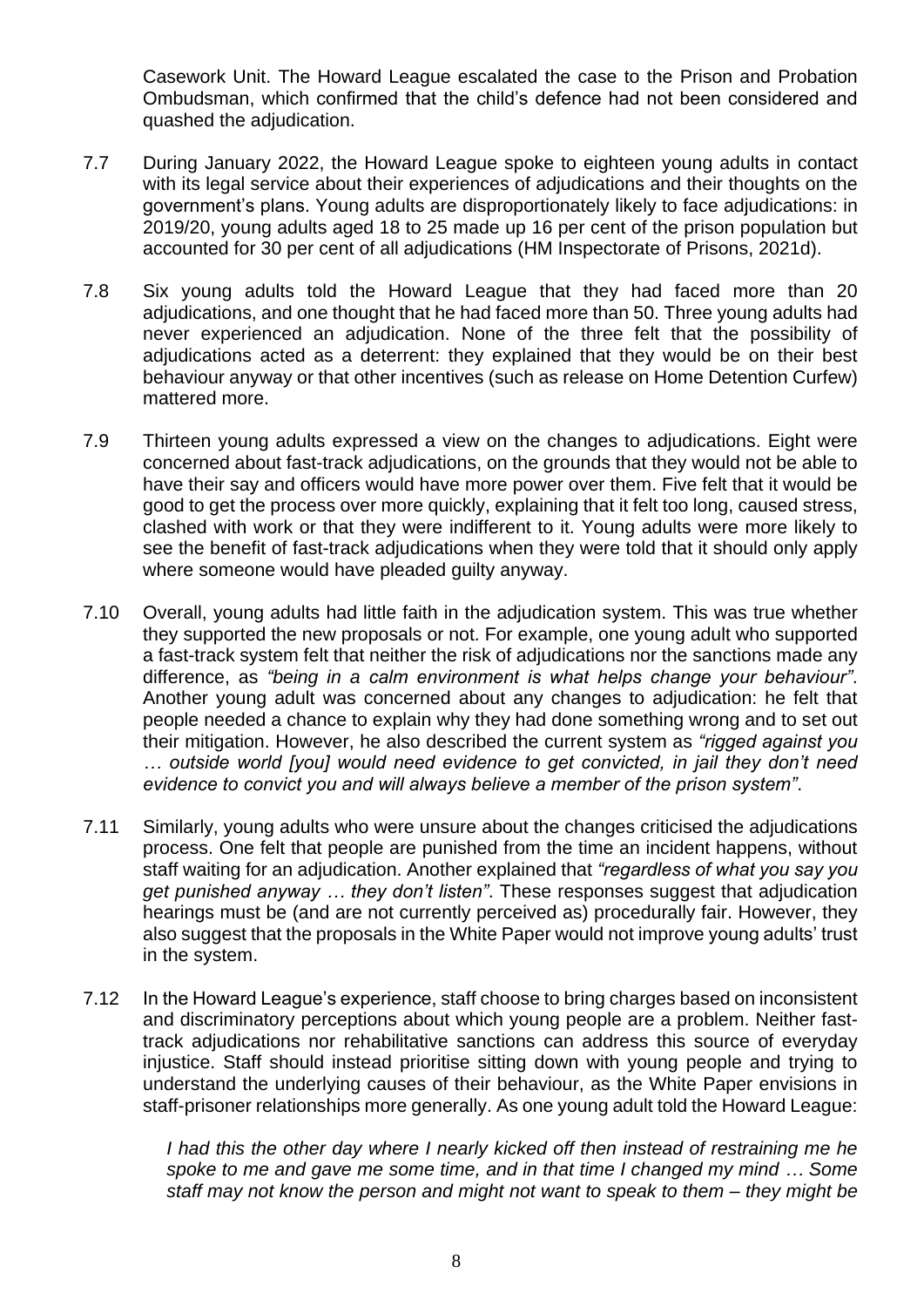*scared of the person but if you are speaking to someone you can work out their mindframe and where they are at.*

# **8. The White Paper is not introducing real work in prison**

- 8.1 The Howard League agrees that employers should be able to provide real work for people in prison. However, the *"real work experience"* described in the White Paper does not live up to this description. The Prison Service Order on Prisoners' Pay sets the minimum wage for work in prisons at £4 per week. Only those who are allowed to leave prison to work for outside employers must be paid at or above minimum wage (PSO 4450).
- 8.2 If employers come into prisons to provide work, it must come under the provisions for people who work for outside employers on facility licence and must be paid at the same rate as equivalent work in the community. This is the best way to achieve the White Paper's aim of ensuring that prison leavers can find stable employment on release: the transition to work outside of prison will be far easier if people have already been carrying out the same work under the same contractual conditions.
- 8.3 In 2005, the Howard League set up a graphic design studio called Barbed in Coldingley prison. Employees in the prison had a contractual relationship with the business, received the going rate for the job, paid tax and national insurance and contributed to a charitable fund for victims out of their earnings. An independent evaluation found that:

*Barbed represents an economically rational, meaningful and socially productive approach to prison work … It offers prisoner employees the opportunity to engage in constructive, challenging and rewarding work which, as the testimony of Barbed*  employees affirm, enhances their experience of family and community life (Green, 2008)*.*

8.4 Sadly, the unpredictability of the prison regime restricted employees' ability to get to work and led to the premature closure of the programme in 2008 (Howard League, 2010). If the government wishes to both redesign prison regimes and to promote real work in prison, future regimes should ensure that people can get to work reliably and that it is possible to run a viable business in prison. For more guidance on how this could be achieved, the Howard League's *Business behind bars: Making real work in prison work* remains germane (Howard League, 2011).

## **9. The proposals on performance are vague and risk creating perverse incentives**

- 9.1 The White Paper seeks to introduce new or reworked performance metrics which will reflect the government's priorities for prisons, and which will be published in the form of league tables.
- 9.2 League tables were also proposed in the last White Paper on prisons, but do not seem to have been thought through in greater detail since then (Ministry of Justice, 2016). The Howard League would welcome the opportunity for further consultation on the proposals about league tables as they are developed. Additional engagement with stakeholders could helpfully explore whether league tables are appropriate for prisons, how to make sure that they measure the right things, and the likely consequences of putting prison governors in competition with one another.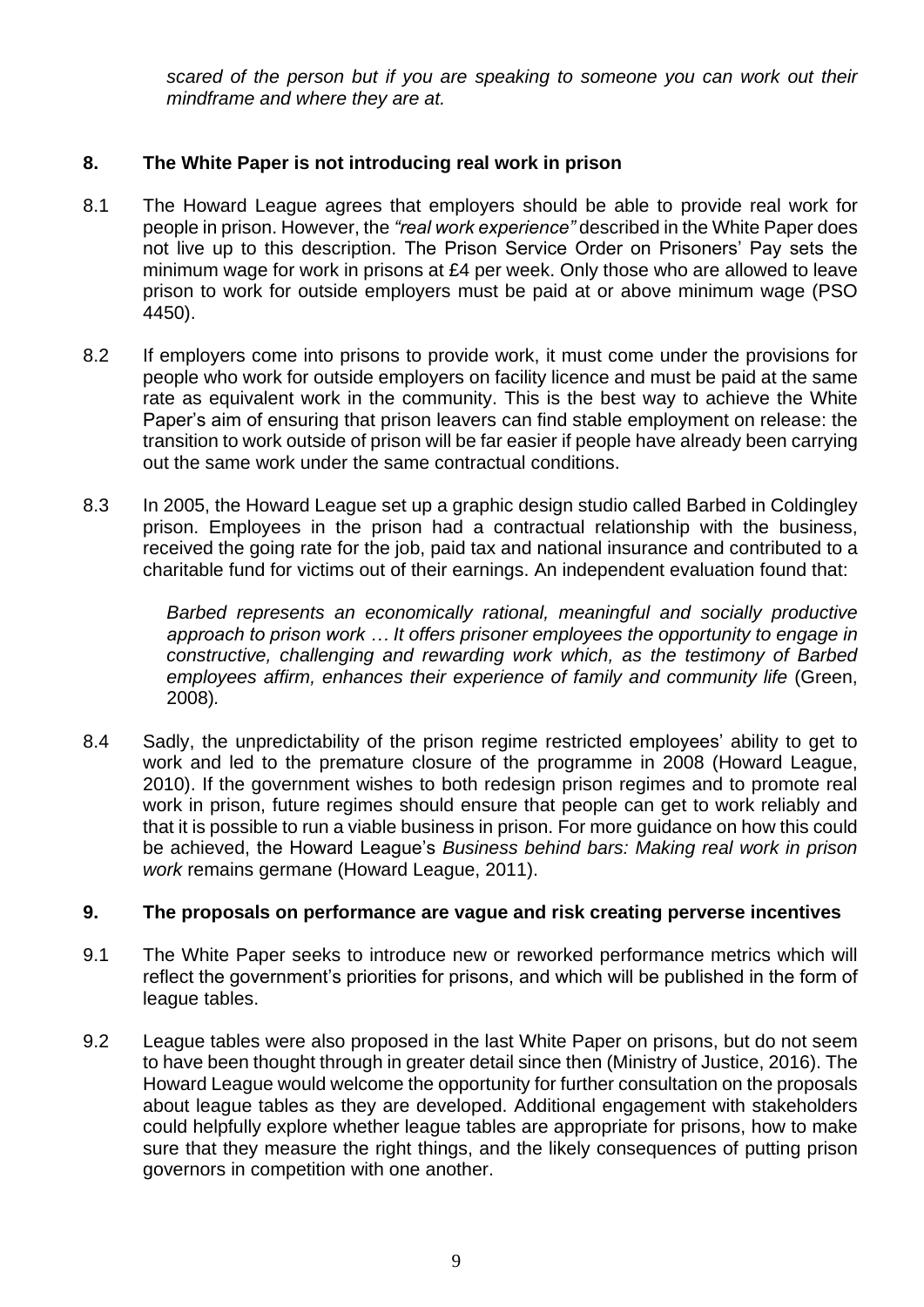9.3 In response to the last prisons White Paper, witnesses to the Justice Select Committee expressed concerns about perverse incentives created by league tables. Andrea Albutt, the president of the Prison Governors Association, felt that *"if you are to have a performance measure, it needs to be specific to the prison and the issues the prisoner has"*. She warned that league tables would simply reflect the type of prison and *"could be very demoralising"*. Ralph Valerio, then vice chair of the Prison Officers Association, explained that the union had:

> *always had a strong view about league tables, largely because they encourage misrecording of events … as long as you have a league table with a tick-box mentality, where someone's career could be at risk as a result, you will never get the true picture of what prison is really like* (Justice Committee, 2017a).

9.4 Perhaps in response to these issues, the then-Prisons and Probations Minister told the Justice Committee that the Ministry of Justice would not itself be producing league tables (Justice Committee, 2017b). However, the current White Paper again commits to publishing league tables. The White Paper does not explain how prisons with different populations and characteristics will be meaningfully compared to one another, or how individual-level outcomes will be assigned to a prison when people frequently move within the estate. Again, the Ministry of Justice could benefit from further consultation with stakeholders about these issues as the proposals are developed.

## **10. Earned autonomy may reward governors for the wrong things and will mean little without control of budgets**

- 10.1 The White Paper proposes that governors will be able to earn autonomy through their success at meeting performance indicators. This autonomy may include freedom to move away from prison service instructions and policy frameworks.
- 10.2 The Howard League is broadly supportive of governor autonomy. Prison governors are better placed to recognise the needs of their populations than central government, and they should be able to do what works best for the people in their prison. However, autonomy will only work if governors have the resources and budgetary freedom to genuinely innovate, factoring in the lost savings from standardised block contracts. Governors must be able to negotiate their own contracts with suppliers and make their own decisions about staffing.
- 10.3 The Ministry of Justice should think carefully before allowing governors to move away from the existing prison service instructions and policy frameworks: this must not water down the entitlements set out in existing rules and guidance or erode procedural fairness across the estate.
- 10.4 The model of earned autonomy raises further questions which like the concerns about league tables – the White Paper does not address. For example, will a prison remain autonomous if its high-performing governor leaves? How will different performance metrics be weighted in deciding whether a governor has earned autonomy? How will the Ministry of Justice ensure that governors are not rewarded for gaming the system, or deprived of autonomy because of metrics which reflect the underlying characteristics of their prison?
- 10.5 The Howard League would be happy to explore these issues in further consultation with the Ministry of Justice.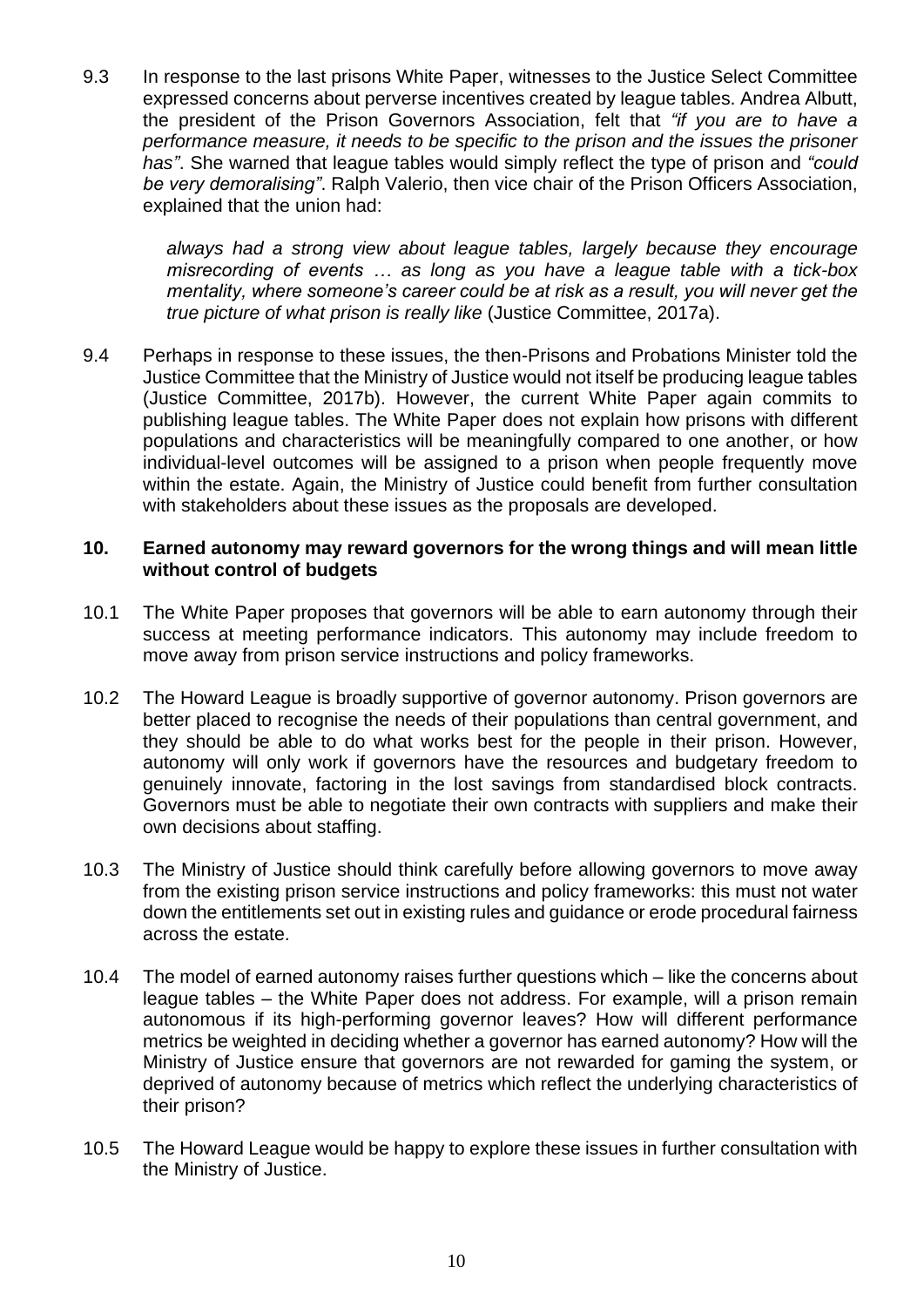## **11. The Howard League endorses the submission of the All-Party Parliamentary Group on Women in the Penal System**

- 11.1 The Howard League acts as secretariat to the All-Party Parliamentary Group (APPG) on Women in the Penal System, which has submitted its own response to the White Paper.
- 11.2 The Howard League endorses the issues raised by the APPG. The White Paper commits to the expansion of prison places for women, even though this contradicts the government's own Female Offenders Strategy. It does not recognise the limitations of "trauma-informed" practice within a traumatising prison system, the misuse of prison as a place of safety, the overwhelming evidence against short prison sentences, or the problems with making children sleep over in prison rather than allowing their mothers to stay with them in the community.

## **12. Conclusion**

12.1 The overarching vision of more people in prison compromises the proposals in the White Paper. The Howard League does not believe that day-to-day life in prison will be improved by performance measures which are published in a new way, or by faster punishments for people who break minor prison rules. The Ministry of Justice should instead prioritise a return to full regimes and measures to address the endemic unfairness, including racial discrimination, which persists throughout the penal system.

#### **The Howard League for Penal Reform 4 February 2022**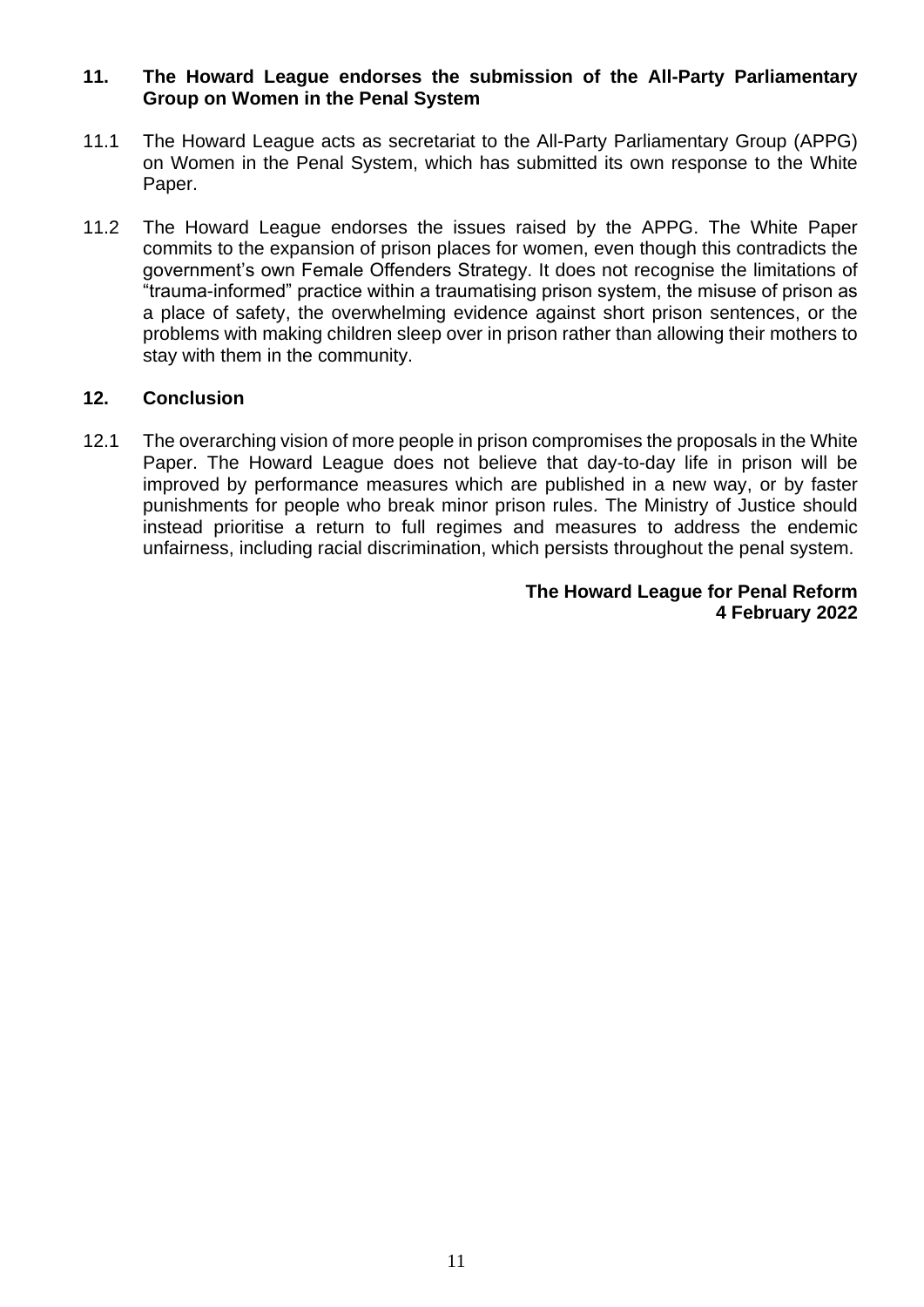# **References**

- Green, P. (2008) *Prison work and social enterprise: the story of Barbed*. Available at [https://howardleague.org/wp-content/uploads/2016/05/Prison-work-and-social](https://howardleague.org/wp-content/uploads/2016/05/Prison-work-and-social-enterprise.pdf)[enterprise.pdf.](https://howardleague.org/wp-content/uploads/2016/05/Prison-work-and-social-enterprise.pdf)
- Helm, R. (2021). *Incentivized Legal Admissions in Children Part 2: Guilty Pleas*. Available at [https://evidencebasedjustice.exeter.ac.uk/wp](https://evidencebasedjustice.exeter.ac.uk/wp-content/uploads/2021/09/ChildGuiltyPleas_FullReport.pdf)[content/uploads/2021/09/ChildGuiltyPleas\\_FullReport.pdf.](https://evidencebasedjustice.exeter.ac.uk/wp-content/uploads/2021/09/ChildGuiltyPleas_FullReport.pdf)
- HM Inspectorate of Prisons (2020a). *Minority ethnic prisoners' experiences of rehabilitation and release planning*. Available at [https://www.justiceinspectorates.gov.uk/hmiprisons/wp](https://www.justiceinspectorates.gov.uk/hmiprisons/wp-content/uploads/sites/4/2020/10/Minority-ethnic-prisoners-and-rehabilitation-2020-web-1.pdf)[content/uploads/sites/4/2020/10/Minority-ethnic-prisoners-and-rehabilitation-2020-web-](https://www.justiceinspectorates.gov.uk/hmiprisons/wp-content/uploads/sites/4/2020/10/Minority-ethnic-prisoners-and-rehabilitation-2020-web-1.pdf)[1.pdf.](https://www.justiceinspectorates.gov.uk/hmiprisons/wp-content/uploads/sites/4/2020/10/Minority-ethnic-prisoners-and-rehabilitation-2020-web-1.pdf)
- HM Inspectorate of Prisons (2021a). *Report on an unannounced inspection of HMP Chelmsford*. Available at [https://www.justiceinspectorates.gov.uk/hmiprisons/wp](https://www.justiceinspectorates.gov.uk/hmiprisons/wp-content/uploads/sites/4/2021/11/Chelmsford-web-2021.pdf)[content/uploads/sites/4/2021/11/Chelmsford-web-2021.pdf.](https://www.justiceinspectorates.gov.uk/hmiprisons/wp-content/uploads/sites/4/2021/11/Chelmsford-web-2021.pdf)
- HM Inspectorate of Prisons (2021b). *Report on an unannounced inspection of HMP Erlestoke*. Available at [https://www.justiceinspectorates.gov.uk/hmiprisons/wp](https://www.justiceinspectorates.gov.uk/hmiprisons/wp-content/uploads/sites/4/2021/12/Erlestoke-web-2021.pdf)[content/uploads/sites/4/2021/12/Erlestoke-web-2021.pdf.](https://www.justiceinspectorates.gov.uk/hmiprisons/wp-content/uploads/sites/4/2021/12/Erlestoke-web-2021.pdf)
- HM Inspectorate of Prisons (2021c). *What happens to prisoners in a pandemic?* Available at [https://www.justiceinspectorates.gov.uk/hmiprisons/wp](https://www.justiceinspectorates.gov.uk/hmiprisons/wp-content/uploads/sites/4/2021/02/What-happens-to-prisoners-in-a-pandemic.pdf)[content/uploads/sites/4/2021/02/What-happens-to-prisoners-in-a-pandemic.pdf.](https://www.justiceinspectorates.gov.uk/hmiprisons/wp-content/uploads/sites/4/2021/02/What-happens-to-prisoners-in-a-pandemic.pdf)
- HM Inspectorate of Prisons (2021d). *Outcomes for young adults in custody: a thematic review*. Available at [https://www.justiceinspectorates.gov.uk/hmiprisons/wp](https://www.justiceinspectorates.gov.uk/hmiprisons/wp-content/uploads/sites/4/2021/01/Young-adults-thematic-final-web-2021.pdf)[content/uploads/sites/4/2021/01/Young-adults-thematic-final-web-2021.pdf.](https://www.justiceinspectorates.gov.uk/hmiprisons/wp-content/uploads/sites/4/2021/01/Young-adults-thematic-final-web-2021.pdf)
- HM Inspectorate of Prisons (2022). *Report on an unannounced inspection of HMP & YOI Styal*. Available at [https://www.justiceinspectorates.gov.uk/hmiprisons/wp](https://www.justiceinspectorates.gov.uk/hmiprisons/wp-content/uploads/sites/4/2022/01/Styal-web-2021.pdf)[content/uploads/sites/4/2022/01/Styal-web-2021.pdf.](https://www.justiceinspectorates.gov.uk/hmiprisons/wp-content/uploads/sites/4/2022/01/Styal-web-2021.pdf)
- HM Prison & Probation Service (2021). *The Target Operating Model for probation services in England and Wales*. Available at [https://assets.publishing.service.gov.uk/government/uploads/system/uploads/attachment\\_](https://assets.publishing.service.gov.uk/government/uploads/system/uploads/attachment_data/file/959745/HMPPS_-_The_Target_Operating_Model_for_the_Future_of_Probation_Services_in_England___Wales_-__English__-_09-02-2021.pdf) [data/file/959745/HMPPS\\_-](https://assets.publishing.service.gov.uk/government/uploads/system/uploads/attachment_data/file/959745/HMPPS_-_The_Target_Operating_Model_for_the_Future_of_Probation_Services_in_England___Wales_-__English__-_09-02-2021.pdf) The Target Operating Model for the Future of Probation Services in England W ales - English - 09-02-2021.pdf.
- Howard League for Penal Reform (2021). *What's wrong with remanding children to prison? Research briefing one: Emerging themes*. Available at [https://howardleague.org/wp](https://howardleague.org/wp-content/uploads/2021/09/Whats-wrong-with-remanding-children-to-prison.pdf)[content/uploads/2021/09/Whats-wrong-with-remanding-children-to-prison.pdf.](https://howardleague.org/wp-content/uploads/2021/09/Whats-wrong-with-remanding-children-to-prison.pdf)
- Independent Monitoring Boards (2021). *Annual Report of the Independent Monitoring Board at HMP Bullingdon*. Available at [https://s3-eu-west-2.amazonaws.com/imb-prod-storage-](https://s3-eu-west-2.amazonaws.com/imb-prod-storage-1ocod6bqky0vo/uploads/2021/12/Bullingdon-AR-20-21-for-circulation.pdf)[1ocod6bqky0vo/uploads/2021/12/Bullingdon-AR-20-21-for-circulation.pdf.](https://s3-eu-west-2.amazonaws.com/imb-prod-storage-1ocod6bqky0vo/uploads/2021/12/Bullingdon-AR-20-21-for-circulation.pdf)
- Howard League for Penal Reform (2011). *Business behind bars: Making real work in prison work*. Available at [https://howardleague.org/wp](https://howardleague.org/wp-content/uploads/2016/05/Business_behind_bars.pdf)[content/uploads/2016/05/Business\\_behind\\_bars.pdf.](https://howardleague.org/wp-content/uploads/2016/05/Business_behind_bars.pdf)
- Howard League for Penal Reform (2010). *Barbed: what happened next? Follow up story of employees of a prison social enterprise*. Available at [https://howardleague.org/wp](https://howardleague.org/wp-content/uploads/2016/05/Barbed_what_happened_next_web.pdf)[content/uploads/2016/05/Barbed\\_what\\_happened\\_next\\_web.pdf.](https://howardleague.org/wp-content/uploads/2016/05/Barbed_what_happened_next_web.pdf)Independent Monitoring Boards (2022). *Annual Report of the Independent Monitoring Board at HMP/YOI Werrington*. Available at [https://s3-eu-west-2.amazonaws.com/imb-prod-storage-](https://s3-eu-west-2.amazonaws.com/imb-prod-storage-1ocod6bqky0vo/uploads/2022/01/Werrington-AR-2020-21-for-circulation.pdf)[1ocod6bqky0vo/uploads/2022/01/Werrington-AR-2020-21-for-circulation.pdf.](https://s3-eu-west-2.amazonaws.com/imb-prod-storage-1ocod6bqky0vo/uploads/2022/01/Werrington-AR-2020-21-for-circulation.pdf)
- Inside Time Reports (2022). Prisoners need a social life, says Charlie Taylor*. Inside Time*. Available at [https://insidetime.org/prisoners-need-a-social-life-says-charlie-taylor/.](https://insidetime.org/prisoners-need-a-social-life-says-charlie-taylor/)
- Justice Select Committee (2017a). *Oral evidence: Prison reform (Governor empowerment and prison performance), HC 548*. Available at